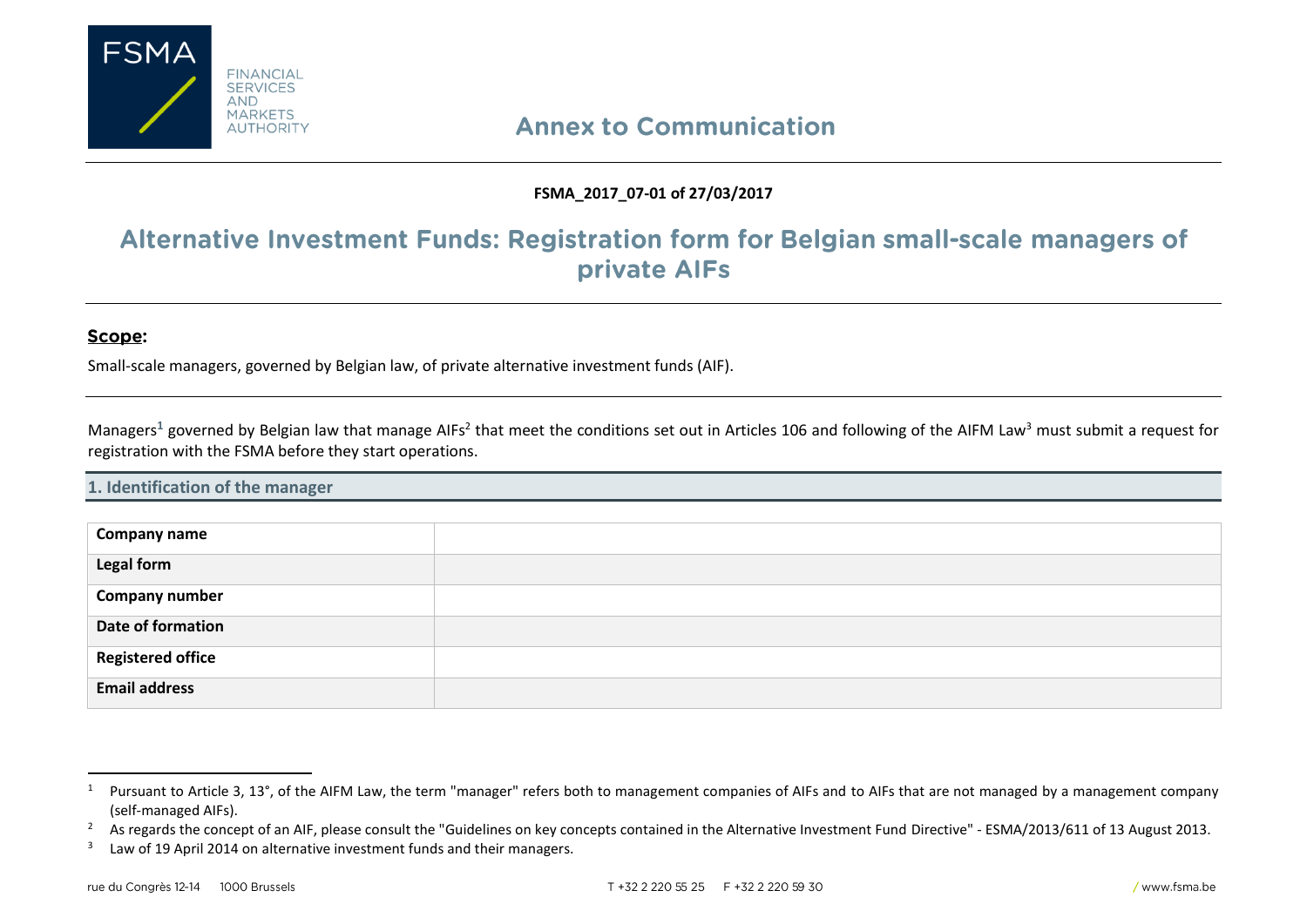### **2. Information on the manager**

### 2.1. **Self-managed AIF or not**?

Please indicate which of the following statements applies:

- ☐ The manager is a **self-managed AIF (the manager manages only its own assets)**.
- ☐ The manager is a management company that manages **one or more AIFs and that is not itself an AIF**.

### 2.2. **Is the fund marketed by the manager or not**?

This question applies only to self-managed AIFs. Please indicate which of the following statements applies:

- ☐ The self-managed AIF has outsourced marketing entirely to ......................................................
- $\Box$  The self-managed AIF markets its units (in full or in part).

### 2.3. Please identify the **directors** of the manager:

If the director is a **natural person**

| Surname | <b>First name</b> | National registry number <sup>4</sup> |
|---------|-------------------|---------------------------------------|
|         |                   |                                       |
|         |                   |                                       |
|         |                   |                                       |

<sup>&</sup>lt;sup>4</sup> For persons who have no national registry number: BIS number (same structure as the national registry number). For persons who do not have a BIS number: place and date of birth.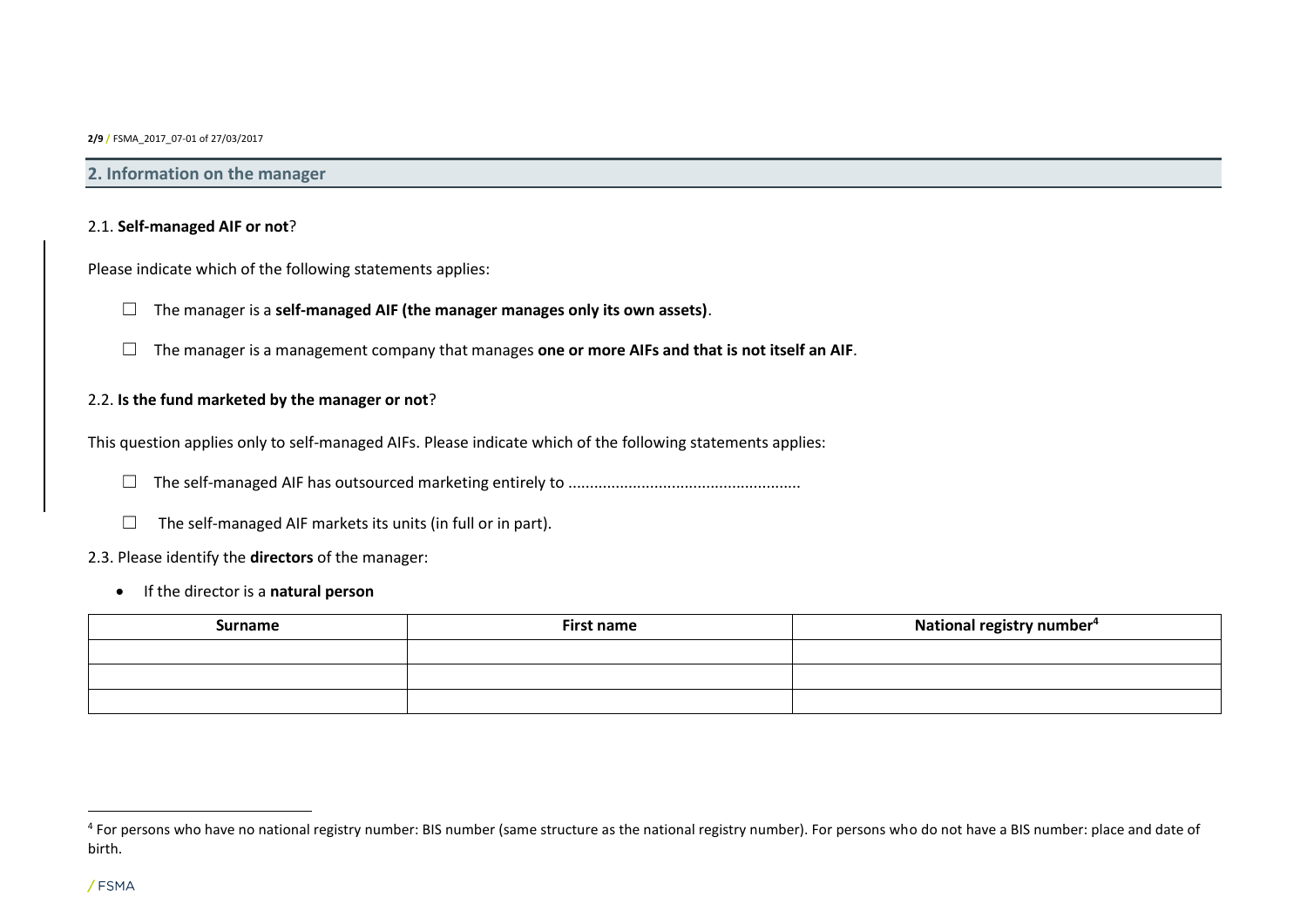### If the director is a **legal person**

| Company name | <b>Company number</b> | <b>Registered office</b> | Surname of the | First name of the | National registry number of |
|--------------|-----------------------|--------------------------|----------------|-------------------|-----------------------------|
|              |                       |                          | representative | representative    | the representative          |
|              |                       |                          |                |                   |                             |
|              |                       |                          |                |                   |                             |
|              |                       |                          |                |                   |                             |

### 2.4. **Combating money laundering and terrorist financing**

This heading does not apply to self-managed AIFs that have fully outsourced the marketing of their units (see question 2.2). All other managers are subject to the Anti-Money Laundering Law of 18 September 2017<sup>5</sup>.

Please identify the persons who are responsible for the prevention of money laundering and terrorist financing.

The **highest-ranking officer<sup>6</sup>** who is responsible for preventing money laundering and terrorist financing:

| surname | nam | umbe |
|---------|-----|------|
|         |     |      |

If the **highest-ranking officer** is someone other than the AMLCO: the name of the **AMLCO**<sup>7</sup> :

| Surname | ∶name<br>·IFS. | - -<br>No.<br>' number<br>rogici<br>National<br>. . |
|---------|----------------|-----------------------------------------------------|
|         |                |                                                     |

2.5. Please attach the **direct and indirect** shareholding structure of the manager and, where applicable, of the group it belongs to.

 $\overline{a}$ 

<sup>5</sup> Law of 18 September 2017 on the prevention of money laundering and terrorist financing and on the restriction of the use of cash.

<sup>6</sup> Within the meaning of Article 9, § 1 of the Anti-Money Laundering Law of 18 September 2017.

<sup>&</sup>lt;sup>7</sup> Within the meaning of Article 9, § 2 of the Anti-Money Laundering Law of 18 September 2017.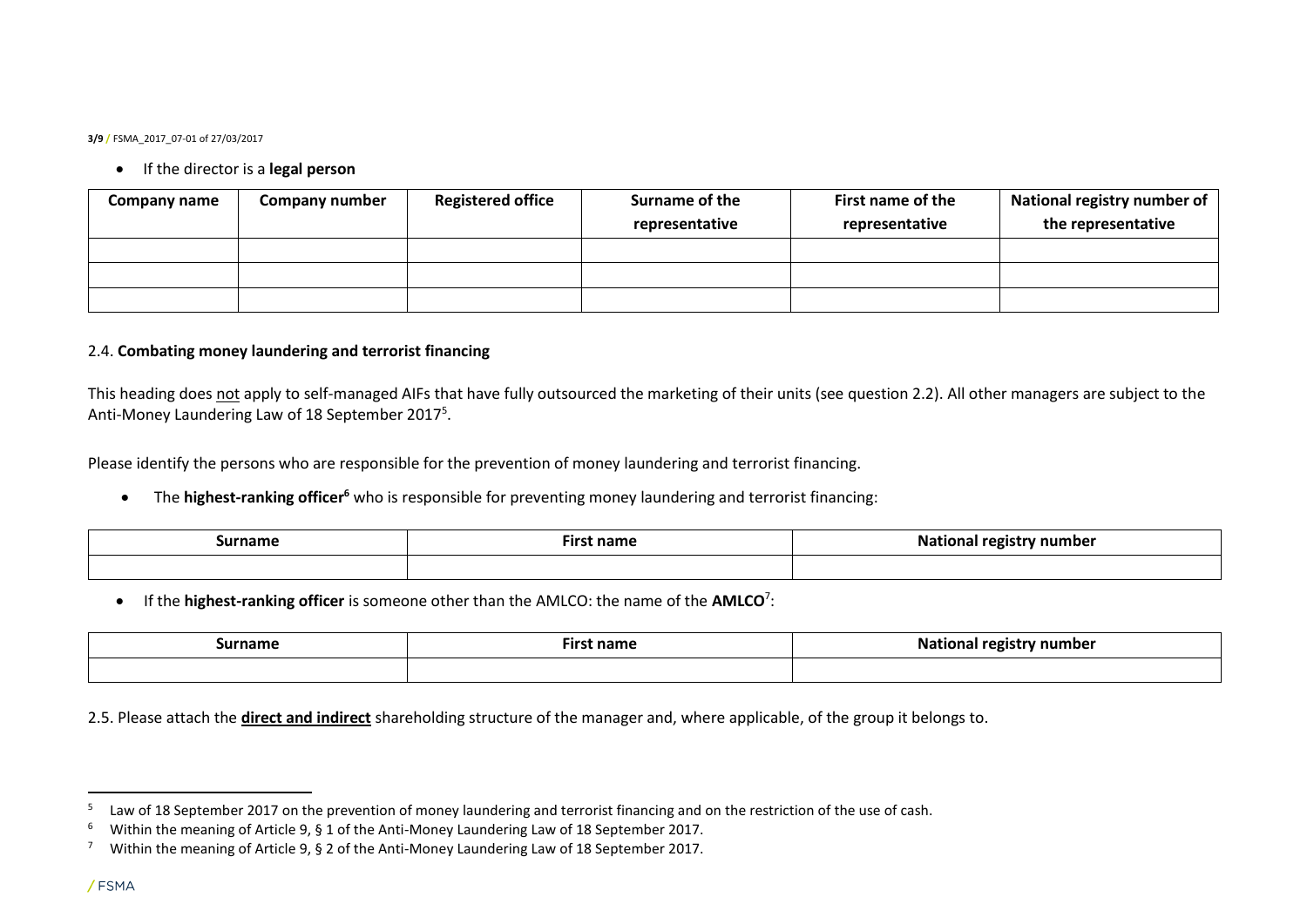- 2.6. Please indicate which of the two following statements applies to the manager:
- □ The manager **does not manage any other AIFs**, directly or indirectly, either through a company with which it is linked by common management or control, or by a substantive direct or indirect holding.
- □ The manager **manages other AIFs,** directly or indirectly, through a third-party company with which it is linked by common management or control, or by a substantive direct or indirect holding.

Please indicate below

- the other AIFs concerned:
- the third-party company concerned;
- the nature of the links between the manager and the third-party company;
- any other relevant information.

### **3. Value of assets under management**

3.1 Total value of assets under management**.**

| Total value of assets of AIFs managed directly by the manager                                                                                                                                                                                           |  |
|---------------------------------------------------------------------------------------------------------------------------------------------------------------------------------------------------------------------------------------------------------|--|
| Where applicable (see question 2.6): total value of assets of AIFs managed indirectly by the manager, through a third-party<br>company with which the manager is linked by common management or control, or by a substantive direct or indirect holding |  |
| Total value of assets managed directly or indirectly by the manager                                                                                                                                                                                     |  |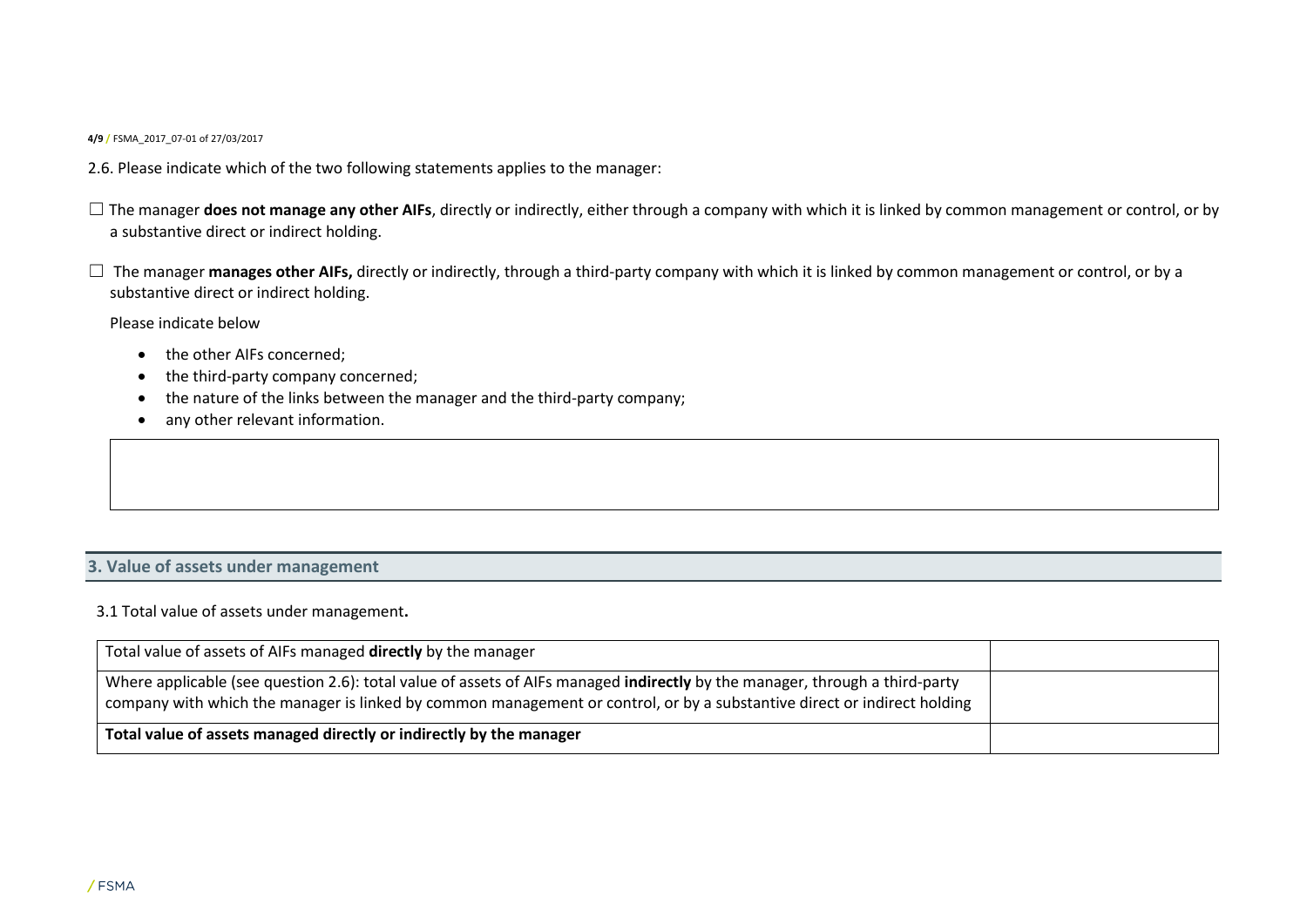3.2 Please indicate, by checking the box, whether the following statement applies to you:

□ No AIF (compartment) managed directly or indirectly uses leverage and no redemption right can be exercised during a period of five years starting from the date of the initial investment in each AIF (compartment)<sup>8</sup>.

**The two conditions are cumulative for the purposes of this statement.** If you find yourself in the situation described by the above statement, the threshold of EUR 500,000,000 applies. In all other cases, the threshold of EUR 100,000,000 applies.

**4. Identification of the AIFs managed**

This heading does not apply to self-managed AIFs.

4.1. Please identify the AIF(s) you will manage.

| <b>Company name</b> | Legal form | <b>Company number</b> | <b>Date of formation</b> | <b>Registered office</b> |
|---------------------|------------|-----------------------|--------------------------|--------------------------|
|                     |            |                       |                          |                          |
|                     |            |                       |                          |                          |
|                     |            |                       |                          |                          |

4.2. Please identify the directors of these AIF(s):

### If the director is a **natural person**

| <b>Surname</b> | <b>First name</b> | <b>National registry number</b> |
|----------------|-------------------|---------------------------------|
|                |                   |                                 |
|                |                   |                                 |
|                |                   |                                 |

<sup>8</sup> Article 106, 2°, of the AIFM Law.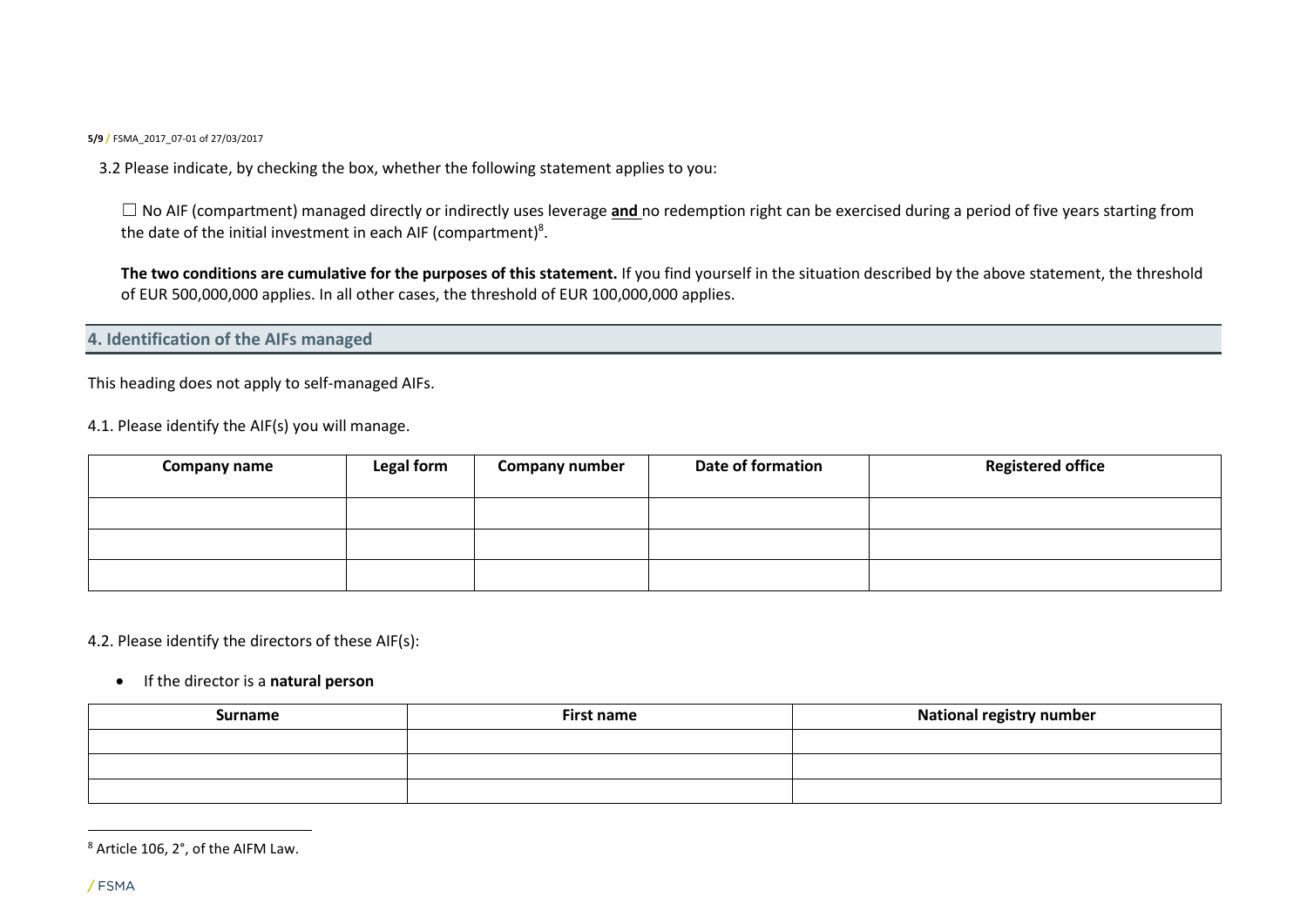# If the director is a **legal person**

| <b>Company name</b> | <b>Company number</b> | <b>Registered office</b> | Surname of the | First name of the | National registry number of |
|---------------------|-----------------------|--------------------------|----------------|-------------------|-----------------------------|
|                     |                       |                          | representative | representative    | the representative          |
|                     |                       |                          |                |                   |                             |
|                     |                       |                          |                |                   |                             |
|                     |                       |                          |                |                   |                             |

# **5. Investment strategy of the AIFs managed**

Please describe concisely the investment strategies of the AIFs managed.

| <b>AIFs</b> | Main asset classes | Investment in unlisted<br>companies and issuers<br>with a view to acquiring<br>control? | Industry | <b>Geographic region</b> | Leverage?                                   | <b>Redemption right within</b><br>5 years? |
|-------------|--------------------|-----------------------------------------------------------------------------------------|----------|--------------------------|---------------------------------------------|--------------------------------------------|
|             |                    | Yes / No                                                                                |          |                          | Yes, substantial (>300%)<br>Yes <300%<br>No | Yes / No                                   |
|             |                    | Yes / No                                                                                |          |                          | Yes, substantial (>300%)<br>Yes <300%<br>No | Yes / No                                   |
|             |                    | Yes / No                                                                                |          |                          | Yes, substantial (>300%)<br>Yes <300%<br>No | Yes / No                                   |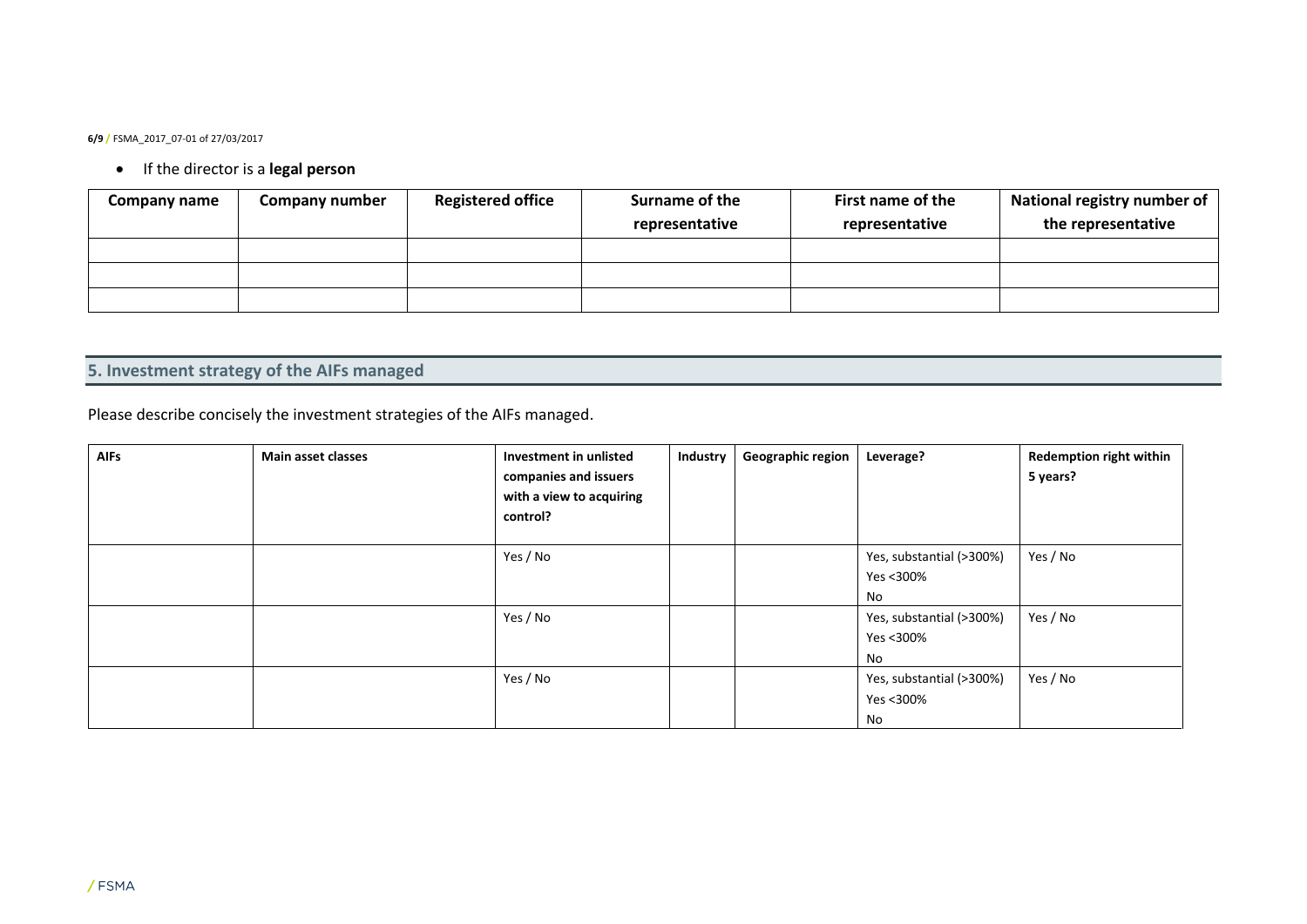### **6. Absence of public offer**

The securities of the AIFs managed cannot be the subject of a public offer within the meaning of the AIF Law<sup>9</sup>.

Please specify the applicable criterion(a) on the basis of which one can exclude the existence of an offer to the public:

 $\Box$  offer of securities addressed solely to professional investors within the meaning of Article 3, 30°, of the AIF Law;

 $\Box$  offer of securities directed to fewer than 150 natural or legal persons who are not professional investors;

In this case, please specify the **measures taken** by the manager to ensure that the offer of securities will not be directed at more than a maximum of 149 persons

□ offer of securities, other than units in open-ended AIFs, that require a consideration of at least EUR 100,000 per investor and per category of securities;

☐ offer of units in open-ended AIFs that require a consideration of at least EUR 250,000 per investor and per category of securities;

 $\Box$  offer of securities, other than units in open-ended AIFs, the nominal value of which is at least EUR 100,000;

□ offer of securities for a total amount within the European Economic Area of less than EUR 100,000 calculated over a period of 12 months.

<sup>9</sup> Article 5 of the AIFM Law.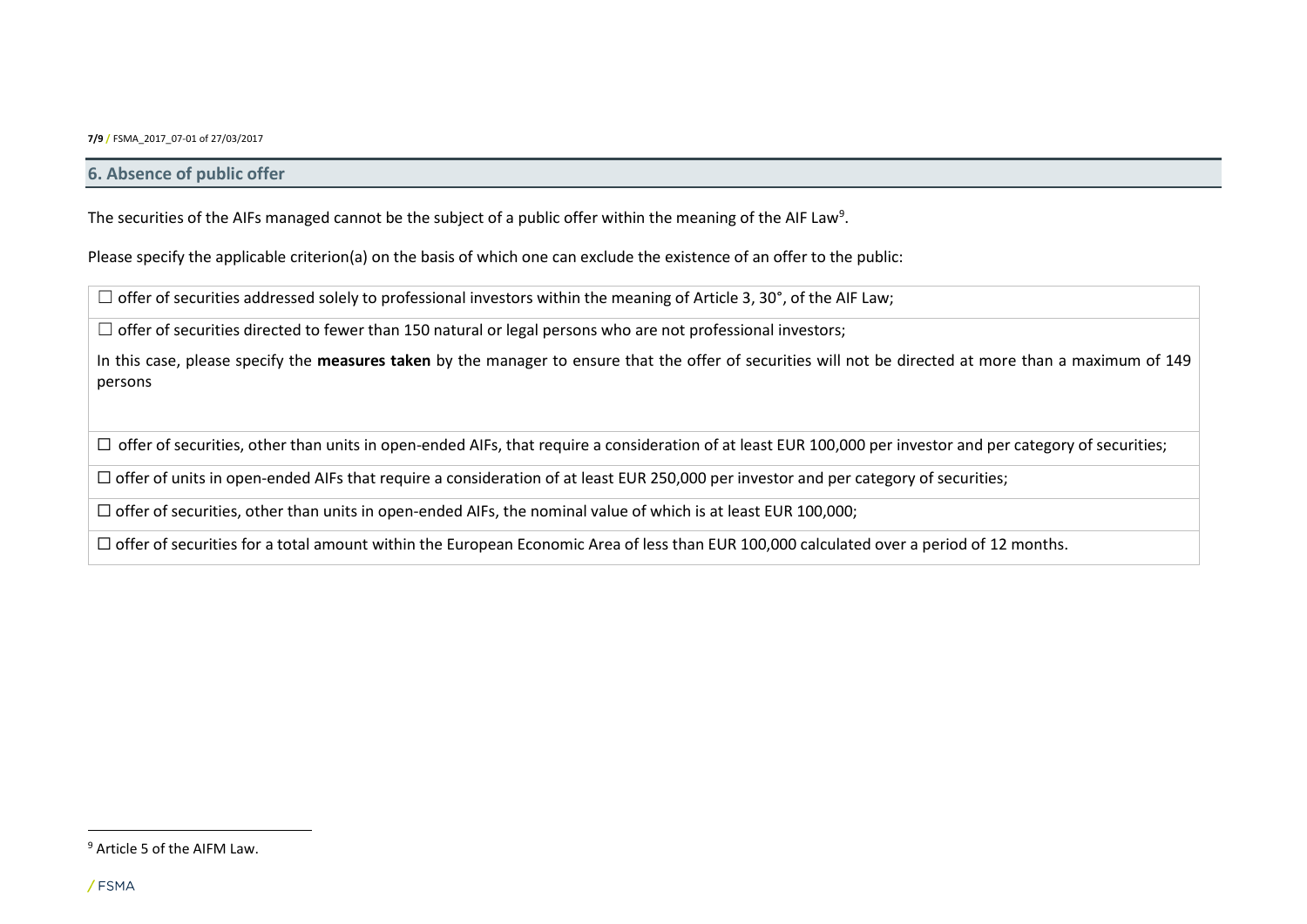**7. Information to be communicated with a view to the reporting obligations to the FSMA<sup>10</sup>**

### 7.1. You will have to report on an annual basis

- on the management company and the AIF(s) that it manages, and
- on combating money laundering and terrorist financing.

### Please provide the identity of **two people** responsible for reporting.

| <b>Surname</b> | <b>First name</b> | Telephone No. | <b>Email address</b> |
|----------------|-------------------|---------------|----------------------|
|                |                   |               |                      |

7.2. Please indicate whether you wish to submit the reports:

 $\Box$  by manual data entry

☐ by XML file upload

<sup>10</sup> Circular FSMA 2014 09 of 1 September 2014 on the reporting obligations of alternative investment fund managers to the FSMA; FSMA Regulation of 3 July 2018 on the prevention of money laundering and terrorist financing; Circular FSMA\_2018\_13 of 9 August 2018 on the periodic questionnaire about the prevention of money laundering and terrorist financing.